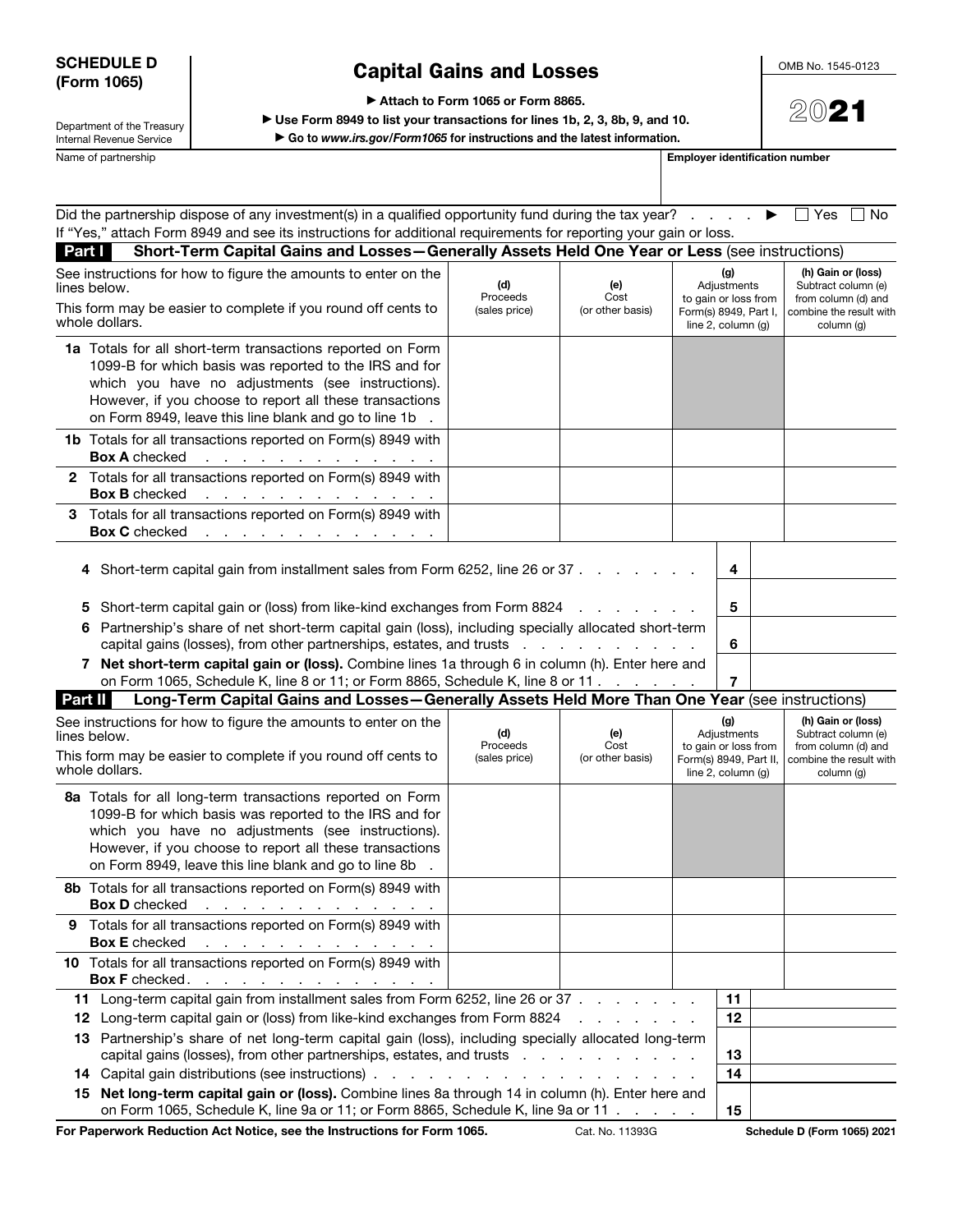# 2021 **Instructions for Schedule D (Form 1065)**

# Capital Gains and Losses

Section references are to the Internal Revenue Code unless otherwise noted.

# **Future Developments**

For the latest information about developments related to Schedule D (Form 1065) and its instructions, such as legislation enacted after they were published, go to *[IRS.gov/Form1065](https://www.irs.gov/form1065)*.

# **General Instructions**

## **Purpose of Schedule**

Use Schedule D (Form 1065) to report the following.

• The total capital gains and losses from transactions reported on Form 8949, Sales and Other Dispositions of Capital Assets.

• Certain transactions the partnership doesn't have to report on Form 8949.

• Capital gains from installment sales from Form 6252, Installment Sale Income.

• Capital gains and losses from like-kind exchanges from Form 8824, Like-Kind Exchanges (and section 1043 conflict-of-interest sales).

• Partnership's share of net capital gains and losses, including specially allocated capital gains and losses, from partnerships, estates, and trusts.

• Capital gain distributions.

**Note.** For more information, see Pub. 544, Sales and Other Dispositions of Assets, and the Instructions for Form 8949.

## **Other Forms the Partnership May Have To File**

Use Form 8949 to report the sale or exchange of a capital asset (defined later) not reported on another form or schedule and to report the income deferral or exclusion of capital gains. See the Instructions for Form 8949. Complete all necessary pages of Form 8949 before you complete line 1b, 2, 3, 8b, 9, or 10 of Schedule D. See *Lines 1a and 8a*, later, for more information about when to use Form 8949.

Use Form 4684, Casualties and Thefts, to report involuntary conversions of property due to casualty or theft.

Use Form 4797, Sales of Business Property, to report the following.

- Sales or exchanges of property used in a trade or business.
- Sales or exchanges of depreciable or amortizable property.

• Sales or other dispositions of securities or commodities held in connection with a trading business, if the partnership made a mark-to-market election (see *Mark-to-market accounting method* in the Instructions for Form 1065).

• Involuntary conversions (other than from casualties or thefts).

• The disposition of noncapital assets (other than inventory or property held primarily for sale to customers in the ordinary course of a trade or business).

• Election to defer a qualified section 1231 gain invested in a Qualified Opportunity Fund (QOF).

Use Form 6781, Gains and Losses From Section 1256 Contracts and Straddles, to report gains and losses from section 1256 contracts and straddles. If there are limited partners, see section 1256(e)(4) for the limitation on losses from hedging transactions.

Use Form 8997, Initial and Annual Statement of Qualified Opportunity Fund (QOF) Investments, if you held a qualified investment in a qualified opportunity fund (QOF) at any time during the year. See the Form 8997 instructions.

## **What Are Capital Assets?**

Each item of property the partnership held (whether or not connected with its trade or business) is a capital asset except the following.

• Stock in trade or other property included in inventory or held mainly for sale to customers.

• Accounts or notes receivable acquired in the ordinary course of the trade or business for services rendered or from the sale of stock in trade or other property held mainly for sale to customers.

• Depreciable or real property used in the trade or business, even if it is fully depreciated.

• Certain copyrights; literary, musical, or artistic compositions; letters or memoranda; or similar property. See section 1221(a)(3).

• Certain patents, inventions, models, or designs (whether or not patented); secret formulas or processes; or similar property.

• U.S. Government publications, including the Congressional Record, that the partnership received from the government, other than by purchase at the normal sales price, or that the partnership got from another taxpayer who had received it in a similar way, if the partnership's basis is determined by reference to the previous owner.

• Certain commodities derivative financial instruments held by a dealer. See section 1221(a)(6).

• Certain hedging transactions entered into in the normal course of the trade or business. See section 1221(a)(7).

• Supplies regularly used in the trade or business.

## **Short- or Long-Term Gain or Loss**

Report short-term gains or losses in Part I. Report long-term gains or losses in Part II. The holding period for short-term capital gains and losses is generally 1 year or less. The holding period for long-term capital gains and losses is generally more than 1 year. However, an exception applies for certain sales of applicable partnership interests. See *Transactions with respect to applicable partnership interests* under *Items for Special Treatment* below.

For more information about holding periods, see the Instructions for Form 8949.

## **Items for Special Treatment**

• Transactions with respect to applicable partnership interests. The long-term holding period for gains and losses with respect to applicable partnership interests is more than 3 years. If the holding period is 3 years or less, gains and losses with respect to applicable partnership interests are treated as short term. An applicable partnership interest is any interest in a partnership that, directly or indirectly, is transferred to (or is held by) the taxpayer in connection with the performance of substantial services by the taxpayer, or any other related person, in any applicable

# Department of the Treasury **Internal Revenue Service**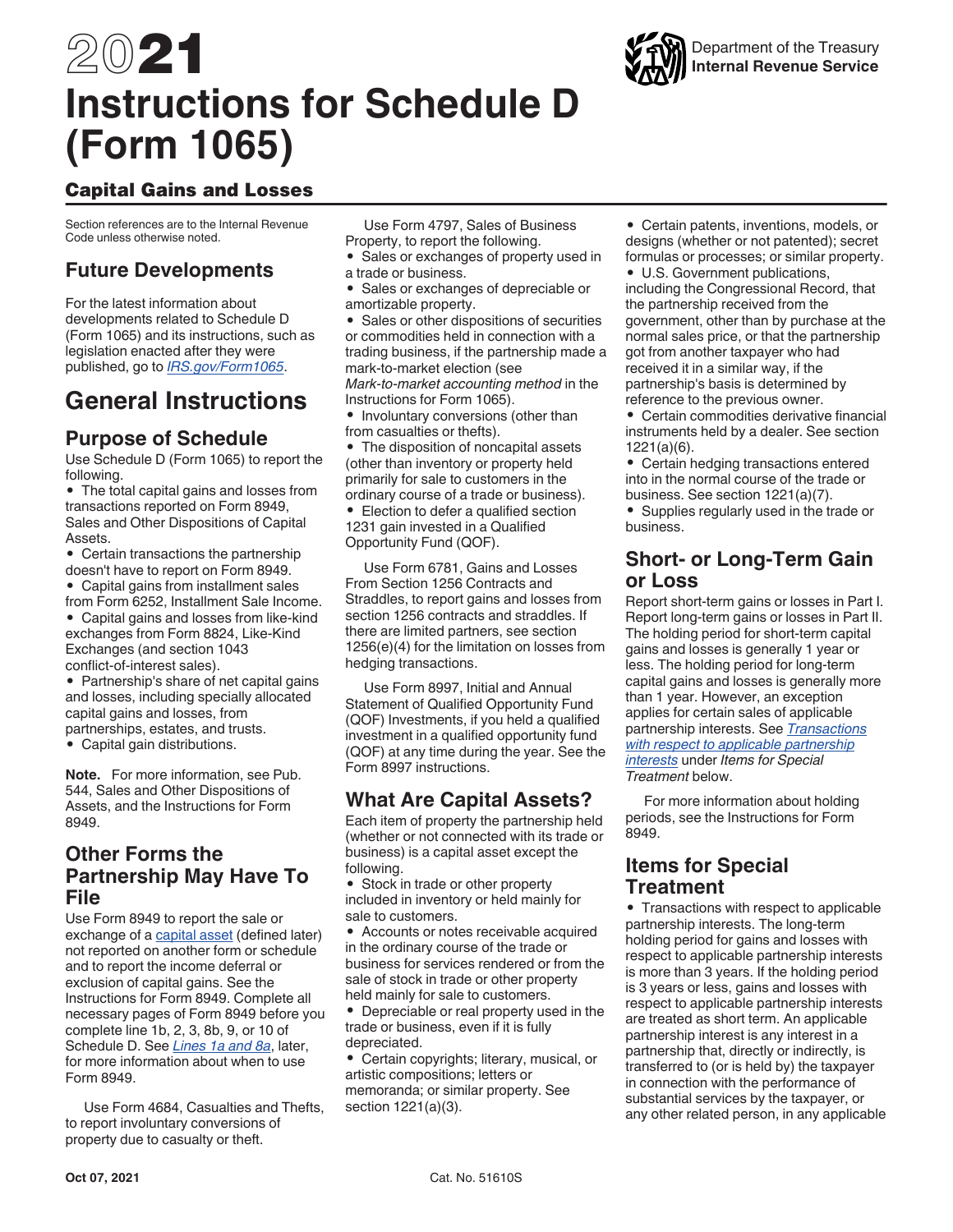trade or business. See section 1061 and Pub. 541 for details.

• Transactions by a securities dealer. See sections 475 and 1236, and Rev. Rul. 97-39, 1997-39 I.R.B. 4.

• Bonds and other debt instruments. See Pub. 550, Investment Income and Expenses.

• Gain on disposition of market discount bonds. In general, a capital gain upon the disposition of a market discount bond is treated as interest income to the extent of accrued market discount as of the date of disposition. See sections 1276 through 1278 and Pub. 550 for more information on market discount. See the Instructions for Form 8949 for detailed information about how to report the disposition of a market discount bond.

• Contingent payment debt instruments. Any gain recognized on the sale, exchange, or retirement of a contingent payment debt instrument subject to the noncontingent bond method is generally treated as interest income rather than as capital gain. In certain situations, all or a portion of a loss recognized on the sale, exchange, or retirement of a contingent payment debt instrument subject to the noncontingent bond method may be treated as an ordinary loss rather than as a capital loss. See Regulations section 1.1275-4(b) and Pub. 1212 for more information on contingent payment debt instruments subject to the noncontingent bond method. See the Instructions for Form 8949 for detailed information about how to report the disposition of a contingent payment debt instrument.

• Gain on certain short-term federal, state, and municipal obligations (other than tax-exempt obligations). If a short-term governmental obligation (other than a tax-exempt obligation) that is a capital asset is acquired at an acquisition discount, a portion of any gain realized is treated as ordinary income and any remaining balance as a short-term capital gain. See section 1271.

• Certain real estate subdivided for sale that may be considered a capital asset. See section 1237.

• Gain on the sale of depreciable property to a more-than-50%-owned entity, or to a trust in which the partnership is a beneficiary, is treated as ordinary gain. See section 1239.

• Liquidating distributions from a corporation. See Pub. 550 for details.

• Gain on the sale or exchange of stock in certain foreign corporations. See section 1248.

• Gain or loss on options to buy or sell, including closing transactions. See Pub. 550 for details.

• Gain or loss from a short sale of property. See Pub. 550 for details.

• Transfer of property to a political organization if the fair market value (FMV) of the property exceeds the partnership's

adjusted basis in such property. See section 84.

• Any loss on the disposition of converted wetland or highly erodible cropland that is first used for farming after March 1, 1986, is reported as a long-term capital loss on Form 8949/Schedule D, but any gain on such a disposition is reported as ordinary gain on Form 4797. See section 1257 for details.

• Transfer of partnership assets and liabilities to a newly formed corporation in exchange for all of its stock. See Rev. Rul. 84-111, 1984-2 C.B. 88.

• Disposition of foreign investment in a U.S. real property interest. See section 897.

• Any loss from a sale or exchange of property between the partnership and certain related persons isn't allowed, except for distributions in a complete liquidation of a corporation. See sections 267 and 707(b) for details.

• Any loss from securities that are capital assets that become worthless during the year is treated as a loss from the sale or exchange of a capital asset on the last day of the tax year.

• Nonrecognition of gain on sale of stock to an employee stock ownership plan (ESOP) or an eligible cooperative. See section 1042 and Temporary Regulations section 1.1042-1T for rules under which a taxpayer may elect not to recognize gain from the sale of certain stock to an ESOP or an eligible cooperative. Under section 703(b), the partnership is the appropriate entity to make the 1042 election.

• A nonbusiness bad debt must be treated as a short-term capital loss and can be deducted only in the year the debt becomes totally worthless. See Pub. 550 for more details.

• Any loss from a wash sale of stock or securities (including contracts or options to acquire or sell stock or securities) cannot be deducted unless the partnership is a dealer in stock or securities and the loss was sustained in a transaction made in the ordinary course of the partnership's trade or business. A wash sale occurs if the partnership acquires (by purchase or exchange), or has a contract or option to acquire, substantially identical stock or securities within 30 days before or after the date of the sale or exchange. See section 1091 for more information. Report a wash sale transaction on Form 8949, Part I or II (with the appropriate box checked), depending on how long the partnership owned the stock or securities. Enter "W" in column (f) and enter as a positive number in column (g) the amount of the loss not allowed. Complete all remaining columns. See the Instructions for Form 8949.

• Gain from installment sales. If the partnership sold property at a gain and it will receive a payment in a tax year after the year of sale, it must generally report

the sale on the installment method unless it elects not to. However, the installment method may not be used to report sales of stock or securities traded on an established securities market. Use Form 6252 to report the sale on the installment method. Also use Form 6252 to report any payment received during the tax year from a sale made in an earlier year that was reported on the installment method.

If the partnership wants to elect out of the installment method for installment gain that isn't specially allocated among the partners, it must report the full amount of the gain on Form 8949 on a timely filed return (including extensions) for the year of the sale.

If the partnership wants to elect out of the installment method for installment gain that is specially allocated among the partners, it must do the following on a timely filed return (including extensions).

1. For a short-term capital gain, report the full amount of the gain on Schedule K, line 8 or 11.

For a long-term capital gain, report the full amount of the gain on Schedule K, line 9a or 11. Report the collectibles gain (28% rate gain) on Schedule K, line 9b.

2. Enter each partner's share of the full amount of the gain on Schedule K-1, box 8 or 9a, or in box 11 using code I, whichever applies. Report the collectibles gain (28% rate gain) on Schedule K-1, box 9b.

If the partnership filed its original return on time without making the election, it may make the election on an amended return filed no later than 6 months after the due date of the return (excluding extensions). Write "Filed pursuant to section 301.9100-2" at the top of the amended return.

• A sale or other disposition of an interest in a partnership owning unrealized receivables or inventory items may result in ordinary gain or loss. See Pub. 541, Partnerships, for more details.

• Gain from certain constructive ownership transactions. Gain in excess of the net underlying long-term gain the partnership would have recognized if it had held a financial asset directly during the term of a derivative contract must be treated as ordinary income. See section 1260 for details.

• Gain from the sale of collectibles. Report any collectibles gain (28% rate gain) (loss) included on lines 8a through 14 on line 9b of Schedule K (and each partner's share in box 9b of Schedule K-1). A collectibles gain (28% rate gain) (loss) is any long-term gain or deductible long-term loss from the sale or exchange of a collectible that is a capital asset.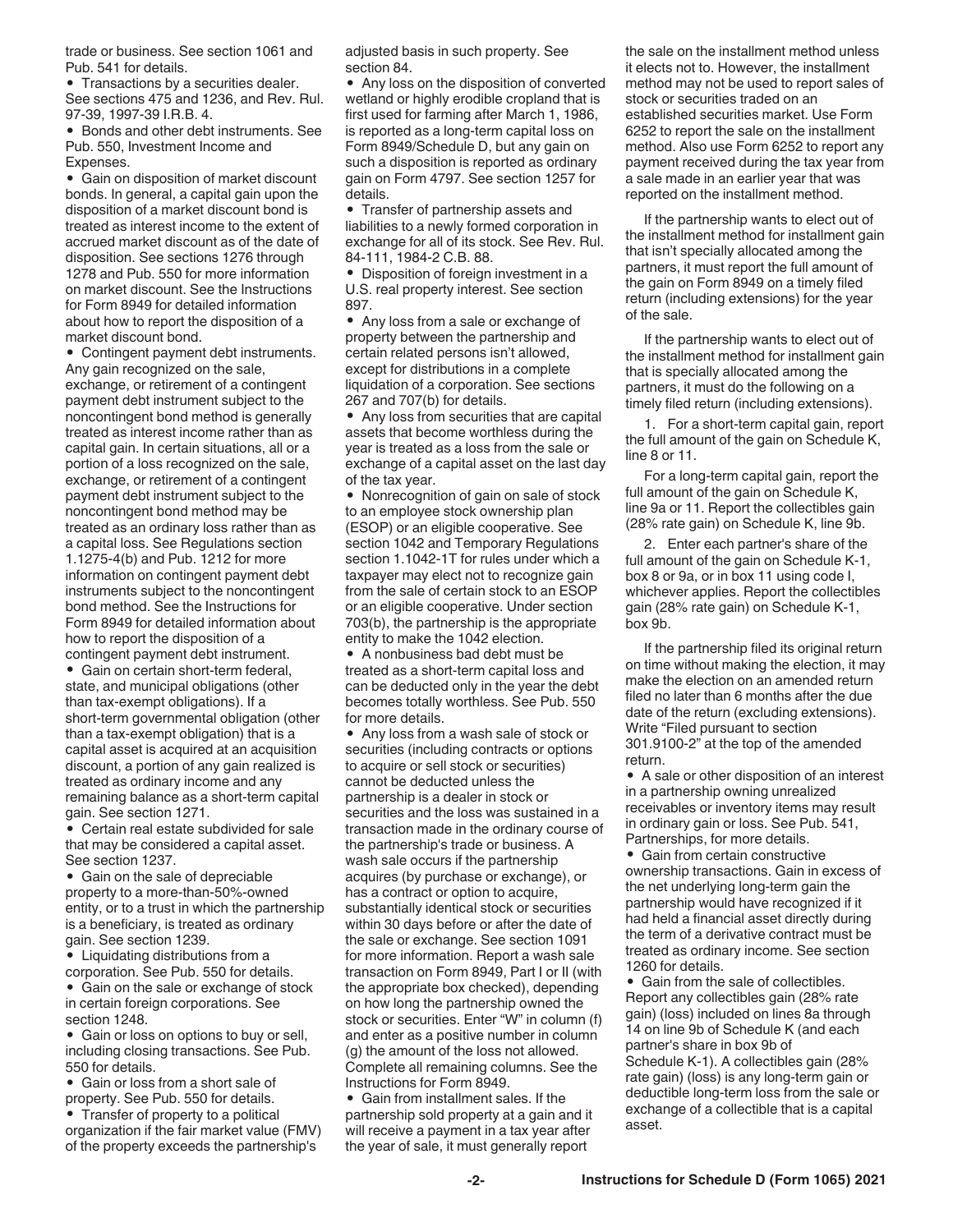Collectibles include works of art, rugs, antiques, metals (such as gold, silver, and platinum bullion), gems, stamps, coins, alcoholic beverages, and certain other tangible property.

Report any 28% gain or loss from a sale or exchange of a collectible on Form 8949, Part II (with the appropriate box checked). See the Instructions for Form 8949.

Also include gain (but not loss) from the sale or exchange of an interest in a partnership or trust held more than 1 year and attributable to unrealized appreciation of collectibles. For details, see Regulations section 1.1(h)-1. Also, attach the statement required under Regulations section 1.1(h)-1(e).

#### **Special rules for traders in securities.**

Traders in securities are engaged in the business of buying and selling securities for their own account. To be engaged in business as a trader in securities:

• The partnership must seek to profit from daily market movements in the prices of securities and not from dividends, interest, or capital appreciation;

• The partnership's trading activity must be substantial; and

• The partnership must carry on the activity with continuity and regularity.

The following facts and circumstances should be considered in determining if a partnership's activity is a business.

• Typical holding periods for securities bought and sold.

• The frequency and dollar amount of the partnership's trades during the year.

The extent to which the partners pursue the activity to produce income for a livelihood.

• The amount of time devoted to the activity.

Like an investor, a trader must generally report each sale of securities (taking into account commissions and any other costs of acquiring or disposing of the securities) on Form 8949 unless one of the exceptions described in the Instructions for Form 8949 applies. However, if a trader made the mark-to-market election (see *Mark-to-market accounting method* in the Instructions for Form 1065), each transaction is reported in Part II of Form 4797 instead of Form 8949.

Regardless of whether a trader reports its gains and losses on Form 8949 or Form 4797, the gain or loss from the disposition of securities isn't taken into account when figuring net earnings from self-employment on Schedules K and K-1. See section 1402(i) for an exception that applies to section 1256 contracts.

The limitation on investment interest expense that applies to investors doesn't apply to interest paid or incurred in a trading business. A trader reports interest expense and other expenses (excluding commissions and other costs of acquiring or disposing of securities) from a trading business on page 1 of Form 1065.

A trader may also hold securities for investment. The rules for investors will generally apply to those securities. Allocate interest and other expenses between the partnership's trading business and its investment securities. Investment interest expense is reported on line 13b of Schedule K and in box 13 of Schedule K-1 using code H.

**Constructive sale treatment for certain appreciated positions.** Generally, the partnership must recognize gain (but not loss) on the date it enters into a constructive sale of any appreciated position in stock, a partnership interest, or certain debt instruments as if the position were disposed of at FMV on that date.

The partnership is treated as making a constructive sale of an appreciated position when it (or a related person, in some cases) does one of the following.

• Enters into a short sale of the same or substantially identical property (that is, a "short sale against the box").

• Enters into an offsetting notional principal contract relating to the same or substantially identical property.

• Enters into a futures or forward contract to deliver the same or substantially identical property.

• Acquires the same or substantially identical property (if the appreciated position is a short sale, offsetting notional principal contract, or a futures or forward contract).

**Exception.** Generally, constructive sale treatment doesn't apply if:

• The partnership closed the transaction before the end of the 30th day after the end of the tax year in which it was entered into,

• The partnership held the appreciated position to which the transaction relates throughout the 60-day period starting on the date the transaction was closed, and • At no time during that 60-day period was the partnership's risk of loss reduced by holding certain other positions.

For details and other exceptions to these rules, see Pub. 550.

**Rollover of gain from qualified stock.**  If the partnership sold qualified small business stock (defined below) it held for more than 6 months, it may postpone gain if it purchased other qualified small business stock during the 60-day period that began on the date of the sale. The partnership must recognize gain to the extent the sale proceeds exceed the cost of the replacement stock. Reduce the basis of the replacement stock by any postponed gain.

If the partnership chooses to postpone gain, report the sale on Form 8949, Part I or II (with the appropriate box checked), as it would be reported if the election was not made. Then enter "R" in column (f). Enter the amount of the postponed gain as a negative number (in parentheses) in column (g). See the Instructions for Form 8949.

Attach a statement to Form 1065 that (a) identifies the replacement qualified small business stock, (b) shows the computation of the adjustment to the partnership's basis in the replacement stock for the amount of any postponed gain under section 1045, and (c) shows the dates on which the replacement stock was acquired by the partnership.

*The partnership must also separately state the amount of the*  **z** *gain rolled over on qualified stock under section 1045 on Form 1065, Schedule K, line 11. Each partner must determine if he or she qualifies for the rollover at the partner level or if he or she wants to opt out of the section 1045 election. Also, the partnership must separately state on that line any gain that would qualify for the section 1045 rollover at the partner level instead of the partnership level (because a partner was entitled to purchase replacement stock) and any gain on qualified stock that could qualify for an exclusion under section 1202.*

To be qualified small business stock, the stock must meet all of the following tests.

• It must be stock in a C corporation (that is, not S corporation stock).

• It must have been originally issued after August 10, 1993.

• As of the date the stock was issued, the corporation was a qualified small business. A qualified small business is a domestic C corporation with total gross assets of \$50 million or less (a) at all times after August 9, 1993, and before the stock was issued; and (b) immediately after the stock was issued. Gross assets include those of any predecessor of the corporation. All corporations that are members of the same parent-subsidiary controlled group are treated as one corporation.

• The partnership must have acquired the stock at its original issue (either directly or through an underwriter), either in exchange for money or other property or as pay for services (other than as an underwriter) to the corporation. In certain cases, the partnership may meet the test if it acquired the stock from another person who met this test (such as by gift or at death) or through a conversion or exchange of qualified small business stock by the holder.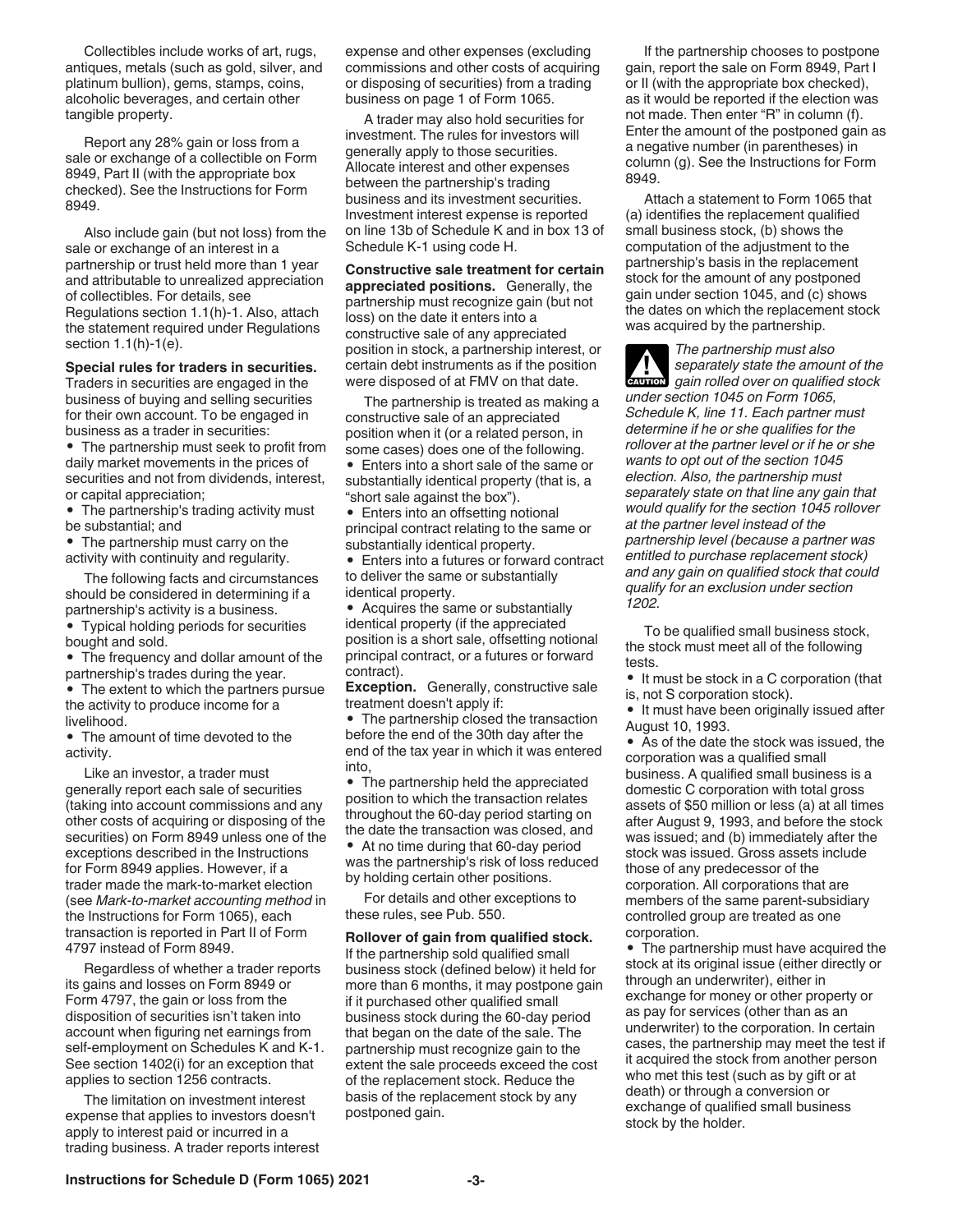• During substantially all the time the partnership held the stock:

1. The corporation was a C corporation;

2. At least 80% of the value of the corporation's assets were used in the active conduct of one or more qualified businesses (defined below); and

3. The corporation was not a foreign corporation, domestic international sales corporation (DISC), former DISC, corporation that has made (or that has a subsidiary that has made) a section 936 election before March 23, 2018, regulated investment company (RIC), real estate investment trust (REIT), real estate mortgage investment conduit (REMIC), financial asset securitization investment trust (FASIT), or cooperative.

**Note.** A specialized small business investment company (SSBIC) is treated as having met test 2 above.

A qualified business is any business other than the following.

• One involving services performed in the fields of health, law, engineering, architecture, accounting, actuarial science, performing arts, consulting, athletics, financial services, or brokerage services.

• One whose principal asset is the reputation or skill of one or more employees.

- Any banking, insurance, financing, leasing, investing, or similar business.
- Any farming business (including the

raising or harvesting of trees). • Any business involving the production

of products for which percentage depletion can be claimed.

• Any business of operating a hotel, motel, restaurant, or similar business.

**Exclusion of gain from qualified community assets.** If the partnership sold or exchanged a qualified community asset acquired after 2001 and before 2010, that it held for more than 5 years, it can exclude any qualified capital gain. The exclusion applies to an interest in, or property of, certain qualified community assets.

*Qualified community asset.* A qualified community asset is any of the following.

• Qualified community stock.

• Qualified community partnership interest.

• Qualified community business property.

*Qualified capital gain.* Qualified capital gain is any gain recognized on the sale or exchange of a qualified community asset, but doesn't include any of the following.

• Gain attributable to periods after December 31, 2014.

• Gain treated as ordinary income under section 1245.

Section 1250 gain figured as if section 1250 applied to all depreciation rather than the additional depreciation.

• Gain attributable to real property, or an intangible asset, that isn't an integral part of a renewal community business.

• Gain from a related-party transaction. See *Sales and Exchanges Between Related Persons* in chapter 2 of Pub. 544.

• Gain on the sale of an interest in a partnership or stock of an S corporation, which is a renewal community business during substantially all of the period you held such interest or stock, attributable to real property or an intangible asset which isn't an integral part of the renewal community business.

See section 1400F (as in effect before its repeal on March 23, 2018) for more details and special rules.

*How to report.* If applicable, report the sale or exchange on Form 8949, Part II (with the appropriate box checked), as it would be reported if the exclusion was not taken. Enter "X" in column (f) and enter the amount of the exclusion as a negative number (in parentheses) in column (g). See the Instructions for Form 8949.

**Deferral of gain invested in a Qualified Opportunity Fund.** If the partnership realized gain from an actual, or deemed, sale or exchange with an unrelated person and during the 180-day period beginning on the date the gain was realized, invested an amount of the gain in a Qualified Opportunity Fund, the partnership may be able to elect to temporarily defer part or all of the gain that would otherwise be included in income. If the partnership makes the election, the gain included in income is only to the extent, if any, the amount of realized gain exceeds the aggregate amount invested in a Qualified Opportunity Fund during the 180-day period beginning on the date gain is realized. The partnership may also be able to permanently exclude the gain from the sale or exchange of any investment in a Qualified Opportunity Fund if the investment is held for at least 10 years. For more information, see section 1400Z-2.

*Qualified Opportunity Fund (QOF).*  A QOF is any investment vehicle that is organized as either a corporation or partnership for the purpose of investing in eligible property that is located in a Qualified Opportunity Zone.

*Eligible gain.* Gain that is eligible to be deferred if it is invested in a QOF includes any amount treated as a capital gain for federal income tax purposes. See section 1400Z-2 for more details on QOFs and the special rules. Also, see *[IRS.gov/](https://www.irs.gov/credits-deductions/businesses/opportunity-zones)*

#### *[credits-deductions/businesses/](https://www.irs.gov/credits-deductions/businesses/opportunity-zones) [opportunity-zones](https://www.irs.gov/credits-deductions/businesses/opportunity-zones)*.

*How to report.* Report the eligible gain on Schedule D (Form 1065) as it would otherwise be reported if the partnership were not making the election. See the Instructions for Form 8949 for how to report the deferral. You will need to attach Form 8997, Initial and Annual Statement of Qualified Opportunity Fund (QOF) Investments, annually until you dispose of the QOF investment. For more information, see Form 8997 and its instructions.

**Exclusion of gain from DC Zone as-**

**sets.** If the partnership sold or exchanged a District of Columbia Enterprise Zone (DC Zone) asset that it held for more than 5 years, it may be able to exclude the qualified capital gain. The DC Zone asset must have been acquired after 1997, and before 2012, to qualify as an asset for which the partnership may be able to take the exclusion. The sale or exchange of DC Zone capital assets reported on Form 8949 and Schedule D includes the following.

• Stock in a domestic corporation that was a DC Zone business.

• Interest in a partnership that was a DC Zone business.

Report the sale or exchange of tangible property used in the partnership's DC Zone business on Form 4797.

*Gains not qualified for exclusion.*  The following gains don't qualify for the exclusion of gain from DC Zone assets. • Gain attributable to periods after

December 31, 2016.

• Gain on the sale of an interest in a partnership or stock of an S corporation, which is a DC Zone business during substantially all of the period you held such interest or stock attributable to real property or an intangible asset which isn't an integral part of the DC Zone business.

• Gain from a related-party transaction. See *Sales and Exchanges Between Related Persons* in chapter 2 of Pub. 544.

• Gain treated as ordinary income under section 1245.

• Section 1250 gain figured as if section 1250 applied to all depreciation rather than the additional depreciation.

• Gain attributable to real property, or an intangible asset, that isn't an integral part of a DC Zone business.

See section 1400B (as in effect before its repeal on March 23, 2018) for more details on DC Zone assets and special rules.

*How to report.* If applicable, report the sale or exchange of a DC Zone asset on Form 8949, Part II (with the appropriate box checked), as it would be reported if the exclusion was not taken. Enter "X" in column (f) and enter the amount of the